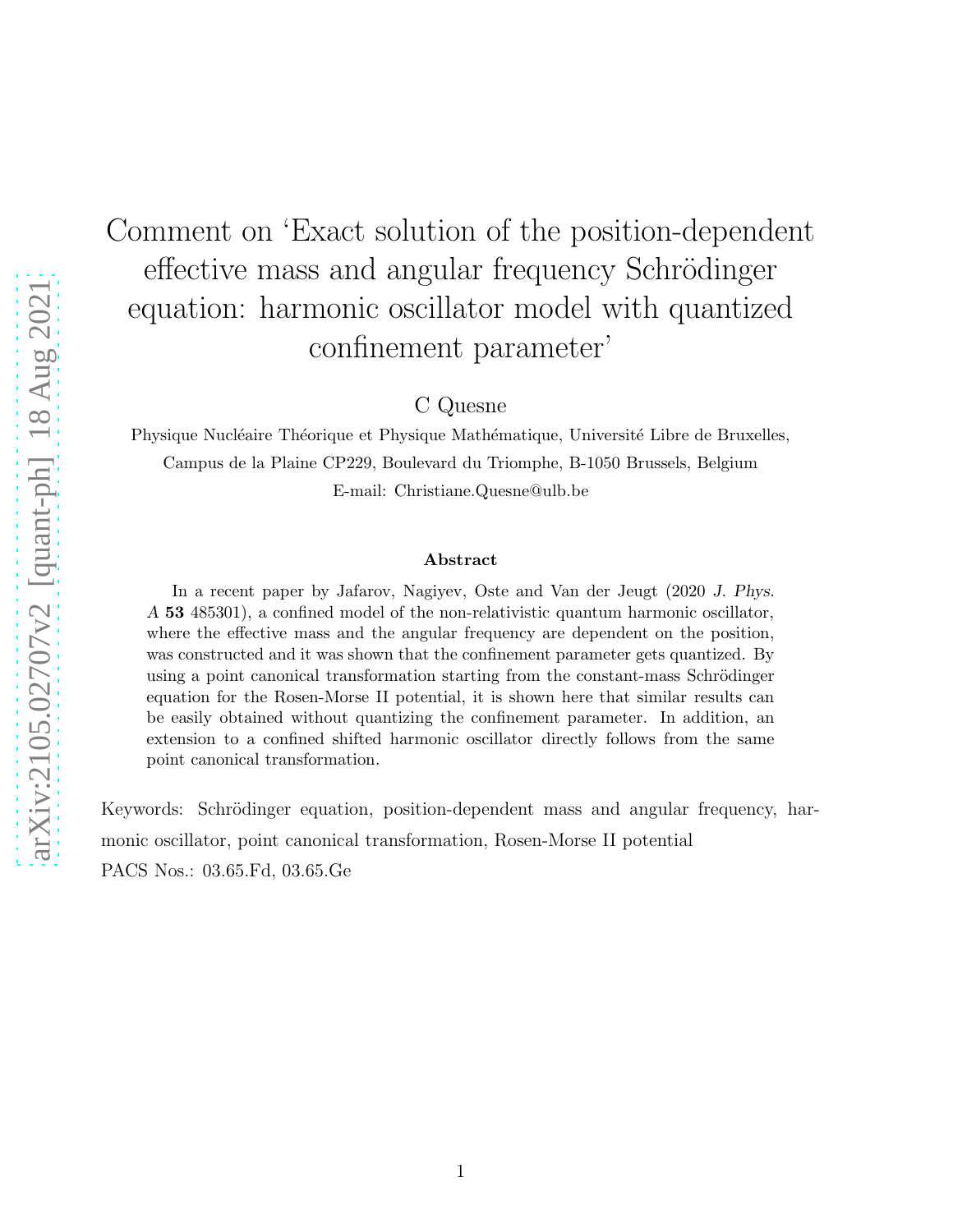In an interesting paper [\[1\]](#page-6-0), Jafarov *et al* presented an exact solution of a confined model of the non-relativistic quantum harmonic oscillator, where the effective mass and the angular frequency are dependent on the position. In their model, the kinetic energy operator has the BenDaniel-Duke form [\[2\]](#page-6-1) and the position-dependency of the mass and the angular frequency is such that the homogeneous nature of the harmonic oscillator force constant  $k = M(x)\omega^2(x) = m_0\omega_0^2$  and hence the regular harmonic oscillator potential are preserved, thus leading to the Schrödinger equation  $<sup>1</sup>$  $<sup>1</sup>$  $<sup>1</sup>$ </sup>

<span id="page-1-1"></span>
$$
\left(-\frac{d}{dx}\frac{1}{M(x)}\frac{d}{dx} + V_{\text{eff}}(x)\right)\psi_n(x) = E_n\psi_n(x) \tag{1}
$$

with

<span id="page-1-2"></span>
$$
M(x) = \left(1 - \frac{x^2}{a^2}\right)^{-2}, \qquad V_{\text{eff}}(x) = \frac{1}{4}\omega_0^2 x^2, \qquad -a < x < a. \tag{2}
$$

The equation is solved by reducing it to the general Legendre equation. As a consequence, a quantization of the confinement parameter a is observed,

$$
a = a_l = \sqrt{\frac{2}{\omega_0}} \left[ l(l+1) - 2 \right]^{1/4}, \qquad l = 2, 3, \dots,
$$
\n(3)

the bound-state wavefunctions being expressed in terms of associated Legendre polynomials or, equivalently, Gegenbauer polynomials,

$$
\psi_n(x) = N_n \left( 1 - \frac{x^2}{a^2} \right)^{(l-n-1)/2} C_n^{\left(l-n+\frac{1}{2}\right)} \left( \frac{x}{a} \right),\tag{4}
$$

$$
N_n = \frac{(2l - 2n)!}{2^{l - n}(l - n)!} \left( \frac{(l - n)n!}{a(2l - n)!} \right)^{1/2},\tag{5}
$$

with the corresponding  $E_n$  given by

$$
E_n = \omega_0 \sqrt{1 + \left(\frac{3}{\omega_0 a^2}\right)^2} \left(n + \frac{1}{2}\right) - \frac{1}{a^2} \left(n + \frac{1}{2}\right)^2 - \frac{5}{4a^2}, \qquad n = 0, 1, \dots, l - 2. \tag{6}
$$

The purpose of the present comment is to show that an alternative derivation of the solution consists in applying a point canonical transformation (PCT) to the well-known constant-mass Schrödinger equation for the Rosen-Morse II potential  $[3, 4, 5, 6]$  $[3, 4, 5, 6]$  $[3, 4, 5, 6]$  $[3, 4, 5, 6]$ . Such an approach has the advantage of providing us with a direct generalization of the results.

<span id="page-1-0"></span><sup>&</sup>lt;sup>1</sup>For simplicity's sake, we use here units wherein  $\hbar = 2m_0 = 1$ .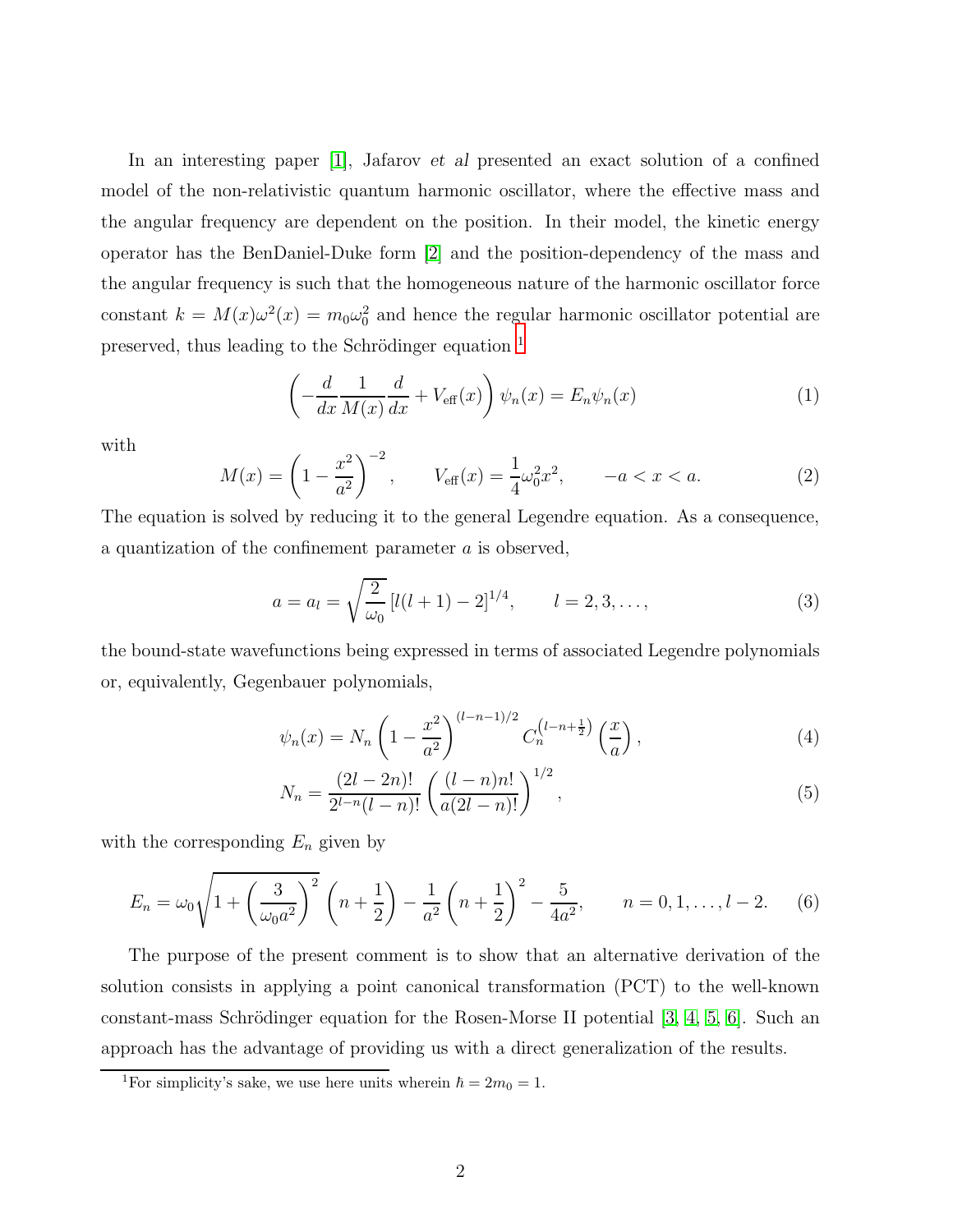In the PCT approach to position-dependent mass (PDM) Schrödinger equations  $[7, 8]$  $[7, 8]$ , one starts from a constant-mass Schrödinger equation

<span id="page-2-0"></span>
$$
\left(-\frac{d^2}{du^2} + U(u)\right)\phi_n(u) = \epsilon_n \phi_n(u),\tag{7}
$$

for some potential  $U(u)$ , defined on a finite or infinite interval, and one transforms it into an equation such as [\(1\)](#page-1-1) by making a change of variable

<span id="page-2-2"></span>
$$
u(x) = \bar{a}v(x) + \bar{b}, \qquad v(x) = \int^x \sqrt{M(x')} dx', \tag{8}
$$

and a change of function

<span id="page-2-4"></span>
$$
\phi_n(u(x)) \propto [M(x)]^{-1/4} \psi_n(x). \tag{9}
$$

Here,  $\bar{a}$  and  $\bar{b}$  are assumed to be two real parameters. The potential  $V_{\text{eff}}(x)$ , defined on a possibly different interval, and the energy eigenvalues  $E_n$  of the PDM Schrödinger equation are given in terms of the potential and the energy eigenvalues of the constant-mass one by

<span id="page-2-3"></span>
$$
V_{\text{eff}}(x) = \bar{a}^2 U(u(x)) + \frac{M''}{4M^2} - \frac{7M'^2}{16M^3} + \bar{c}.
$$
 (10)

and

<span id="page-2-5"></span>
$$
E_n = \bar{a}^2 \epsilon_n + \bar{c},\tag{11}
$$

where a prime denotes derivation with respect to x and  $\bar{c}$  is some additional real constant.

In equation [\(7\)](#page-2-0), let us assume that  $U(u)$  is the Rosen-Morse II potential

<span id="page-2-1"></span>
$$
U(u) = -A(A+1)\,\text{sech}^2 u + 2B\tanh u, \qquad -\infty < u < \infty, \qquad B < A^2. \tag{12}
$$

Then the corresponding  $\epsilon_n$  and  $\phi_n(u)$  are given by

$$
\epsilon_n = -(A - n)^2 - \frac{B^2}{(A - n)^2}, \qquad n = 0, 1, \dots, n_{\text{max}}, \qquad n_{\text{max}} < A - \sqrt{|B|}, \tag{13}
$$

and

$$
\phi_n(u) = \mathcal{N}_n(1 - \tanh u)^{\left(A - n + \frac{B}{A - n}\right)/2} (1 + \tanh u)^{\left(A - n - \frac{B}{A - n}\right)/2}
$$

$$
\times P_n^{\left(A - n + \frac{B}{A - n}, A - n - \frac{B}{A - n}\right)}(\tanh u), \tag{14}
$$

with  $P_n^{(\alpha,\beta)}(z)$  denoting a Jacobi polynomial and  $\mathcal{N}_n$  a normalization coefficient given by [\[6\]](#page-6-5)

$$
\mathcal{N}_n = 2^{n-A} \left( \frac{n! \Gamma(2A - n + 1)[(A - n)^2 - B^2/(A - n)^2]}{(A - n)\Gamma(A + 1 + B/(A - n))\Gamma(A + 1 - B/(A - n))} \right)^{1/2}
$$
(15)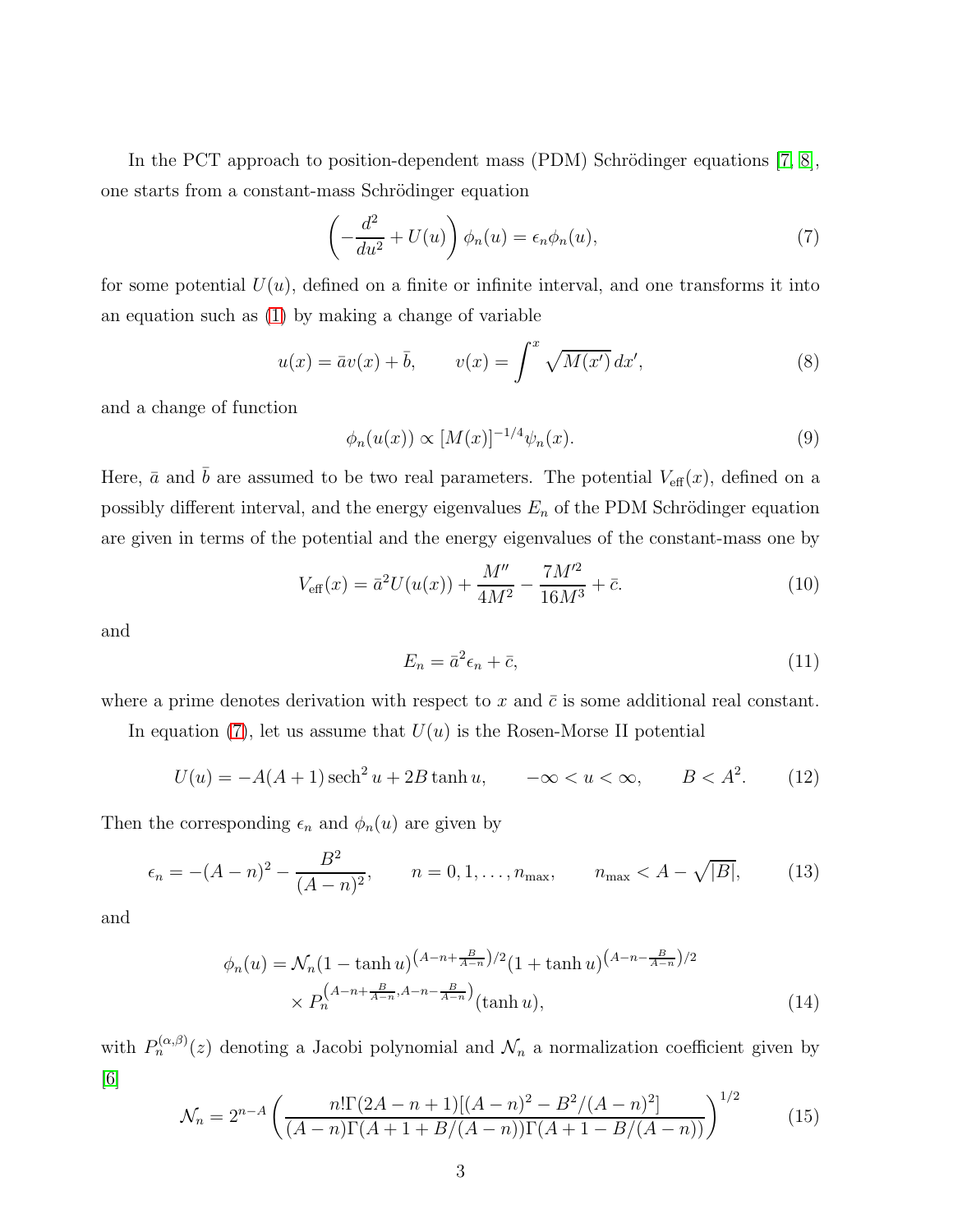and ensuring that

$$
\int_{-\infty}^{+\infty} |\phi_n(u)|^2 = 1.
$$
 (16)

To start with, let us consider the special case where  $B = 0$  in equation [\(12\)](#page-2-1). Then, for  $\epsilon_n = -(A-n)^2$ ,  $n = 0, 1, \ldots, n_{\text{max}}$ ,  $n_{\text{max}} < A$ , the wavefunctions  $\phi_n(u)$  can be expressed in terms of Gegenbauer polynomials as

<span id="page-3-0"></span>
$$
\phi_n(u) = \frac{\Gamma(2A - 2n + 1)}{2^{A-n}\Gamma(A - n + 1)} \left(\frac{(A - n)n!}{\Gamma(2A - n + 1)}\right)^{1/2} (\text{sech } u)^{A - n} C_n^{(A - n + \frac{1}{2})}(u). \tag{17}
$$

by taking into account equation (22.5.20) of Ref. [\[9\]](#page-6-8), expressing Jacobi polynomials with equal parameters in terms of Gegenbauer ones.

For the PDM  $M(x)$  defined in equation [\(2\)](#page-1-2), we get

$$
v(x) = a \arctanh \frac{x}{a}
$$
 (18)

and

$$
\frac{M''}{4M^2} - \frac{7M'^2}{16M^3} = -\frac{2x^2}{a^4} + \frac{1}{a^2}.\tag{19}
$$

With the choice

$$
\bar{a} = \frac{1}{a}, \qquad \bar{b} = 0 \tag{20}
$$

for the constants appearing in equation [\(8\)](#page-2-2), we obtain for the change of variable

$$
u(x) = \operatorname{arctanh}\frac{x}{a}.\tag{21}
$$

On selecting

<span id="page-3-2"></span>
$$
\bar{c} = \frac{1}{4}\omega_0^2 a^2 + \frac{1}{a^2},\tag{22}
$$

the transformed potential [\(10\)](#page-2-3) becomes

$$
V_{\text{eff}}(x) = \frac{1}{a^4} [A(A+1) - 2]x^2 - \frac{1}{a^2} [A(A+1) - 2] + \frac{1}{4} \omega_0^2 a^2 \tag{23}
$$

and reduces to that given in equation [\(2\)](#page-1-2) by choosing

<span id="page-3-3"></span><span id="page-3-1"></span>
$$
a = \sqrt{\frac{2}{\omega_0}} \left[ A(A+1) - 2 \right]^{1/4} \tag{24}
$$

provided  $A(A + 1) > 2$  or, in other words,  $A > 1$ . From equations [\(9\)](#page-2-4) and [\(17\)](#page-3-0), the corresponding bound-state wavefunctions, normalized on  $(-a, +a)$ , can be written as

$$
\psi_n(x) = \frac{\Gamma(2A - 2n + 1)}{2^{A - n}\Gamma(A - n + 1)} \left(\frac{(A - n)n!}{a\Gamma(2A - n + 1)}\right)^{1/2} \left(1 - \frac{x^2}{a^2}\right)^{(A - n - 1)/2} \times C_n^{\left(A - n + \frac{1}{2}\right)} \left(\frac{x}{a}\right),\tag{25}
$$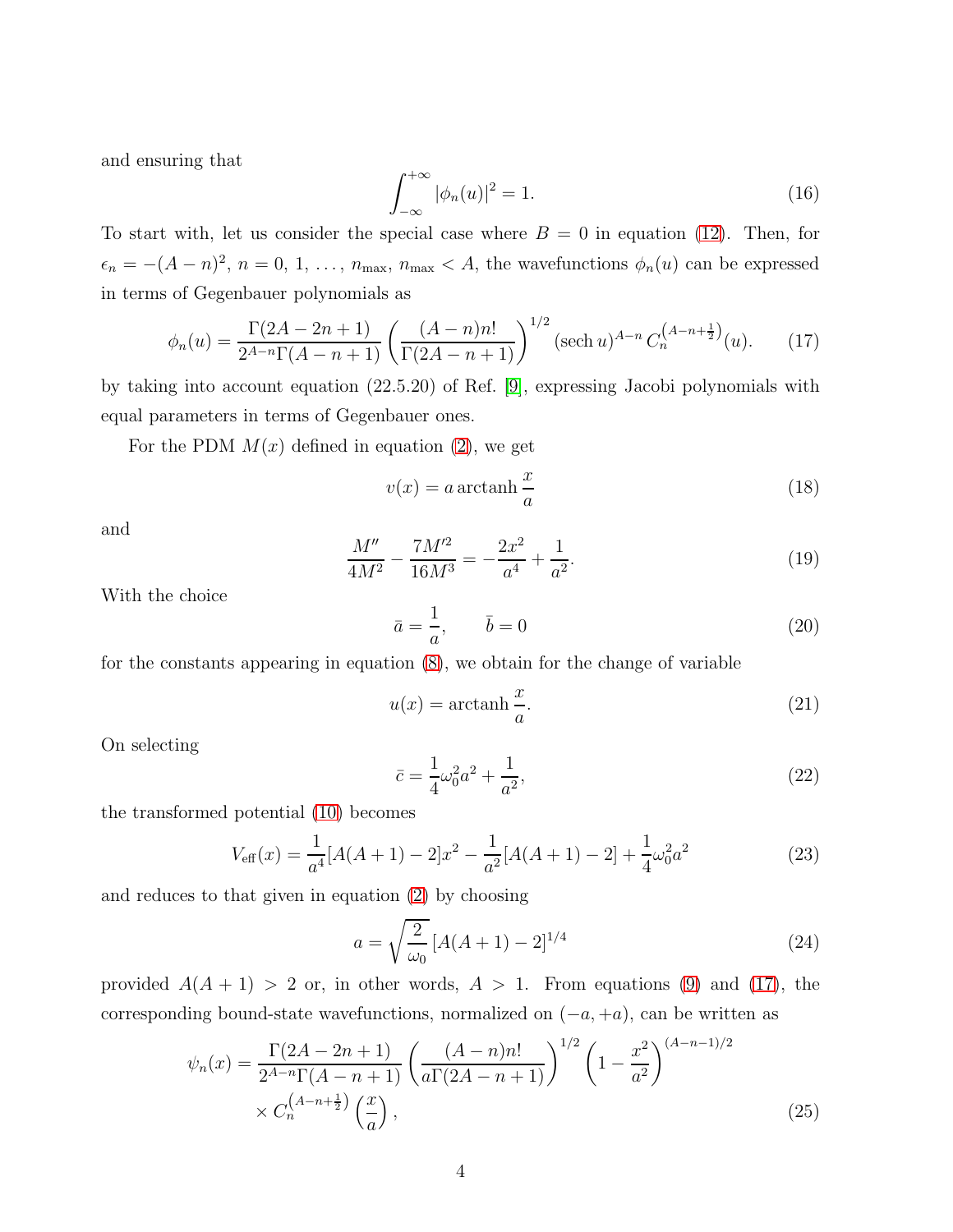with  $E_n$  obtained from [\(11\)](#page-2-5) as

$$
E_n = -\frac{1}{a^2}(A - n)^2 + \frac{1}{4}\omega_0^2 a^2 + \frac{1}{a^2}
$$
  
=  $\omega_0 \sqrt{1 + \left(\frac{3}{\omega_0 a^2}\right)^2} \left(n + \frac{1}{2}\right) - \frac{1}{a^2} \left(n + \frac{1}{2}\right)^2 - \frac{5}{4a^2},$   
 $n = 0, 1, ..., n_{\text{max}}, \qquad n_{\text{max}} < A - 1.$  (26)

Note that the condition  $n = 0, 1, \ldots, n_{\text{max}}$ ,  $n_{\text{max}} < A$ , which was enough to make the functions  $\phi_n(u)$  of equation [\(17\)](#page-3-0) normalizable on  $(-\infty, +\infty)$ , has been restricted to  $n =$  $0, 1, \ldots, n_{\text{max}}, n_{\text{max}} < A - 1$ , which is imposed by the normalizability condition of  $\psi_n(x)$  on  $(-a, +a).$ 

We conclude that the results of Ref. [\[1\]](#page-6-0) can be derived by a PCT applied to the constantmass Schrödinger equation for the Rosen-Morse II potential with  $B = 0$  and any  $A = l =$  $2, 3, \ldots$  However, no quantization of A, and hence of a, is necessary to get valid bound-state wavefunctions: for any positive A greater than one, we have shown that equation  $(1)$  with  $M(x)$  and  $V_{\text{eff}}(x)$  given in equation [\(2\)](#page-1-2) has a finite number of bound-state wavefunctions [\(25\)](#page-3-1).

Let us now consider the general Rosen-Morse II potential with  $B \neq 0$ . On proceeding as above, except for changing  $\bar{c}$  of equation [\(22\)](#page-3-2) into

$$
\bar{c} = \frac{1}{4}\omega_0^2 a^2 + \frac{1}{a^2} + b^2,\tag{27}
$$

after setting  $B = -\frac{1}{2}$  $\frac{1}{2}\omega_0 a^3 b$ , we get

$$
V_{\text{eff}}(x) = \frac{1}{4}\omega_0^2 \left(x - \frac{2b}{\omega_0}\right)^2, \qquad -a < x < a,\tag{28}
$$

with a still given by equation  $(24)$ . The confined harmonic oscillator of equation  $(2)$  is therefore replaced by a confined shifted harmonic oscillator. The latter has a finite number of bound-state wavefunctions

$$
\psi_n(x) = N_n \left( 1 - \frac{x}{a} \right)^{\left( A - n - 1 - \frac{\omega_0 a^3 b}{2(A - n)} \right) / 2} \left( 1 + \frac{x}{a} \right)^{\left( A - n - 1 + \frac{\omega_0 a^3 b}{2(A - n)} \right) / 2}
$$
\n
$$
\times P_n^{\left( A - n - \frac{\omega_0 a^3 b}{2(A - n)}, A - n + \frac{\omega_0 a^3 b}{2(A - n)} \right)} \left( \frac{x}{a} \right),
$$
\n
$$
N_n = 2^{n - A} \left( n! \Gamma(2A - n + 1) \{ (A - n)^2 - \omega_0^2 a^6 b^2 / [4(A - n)^2] \} \right)^{1/2}
$$
\n
$$
\times \left( a(A - n) \Gamma(A + 1 - \omega_0 a^3 b / [2(A - n)]) \Gamma(A + 1 + \omega_0 a^3 b / [2(A - n)] \right)^{-1/2},
$$
\n(30)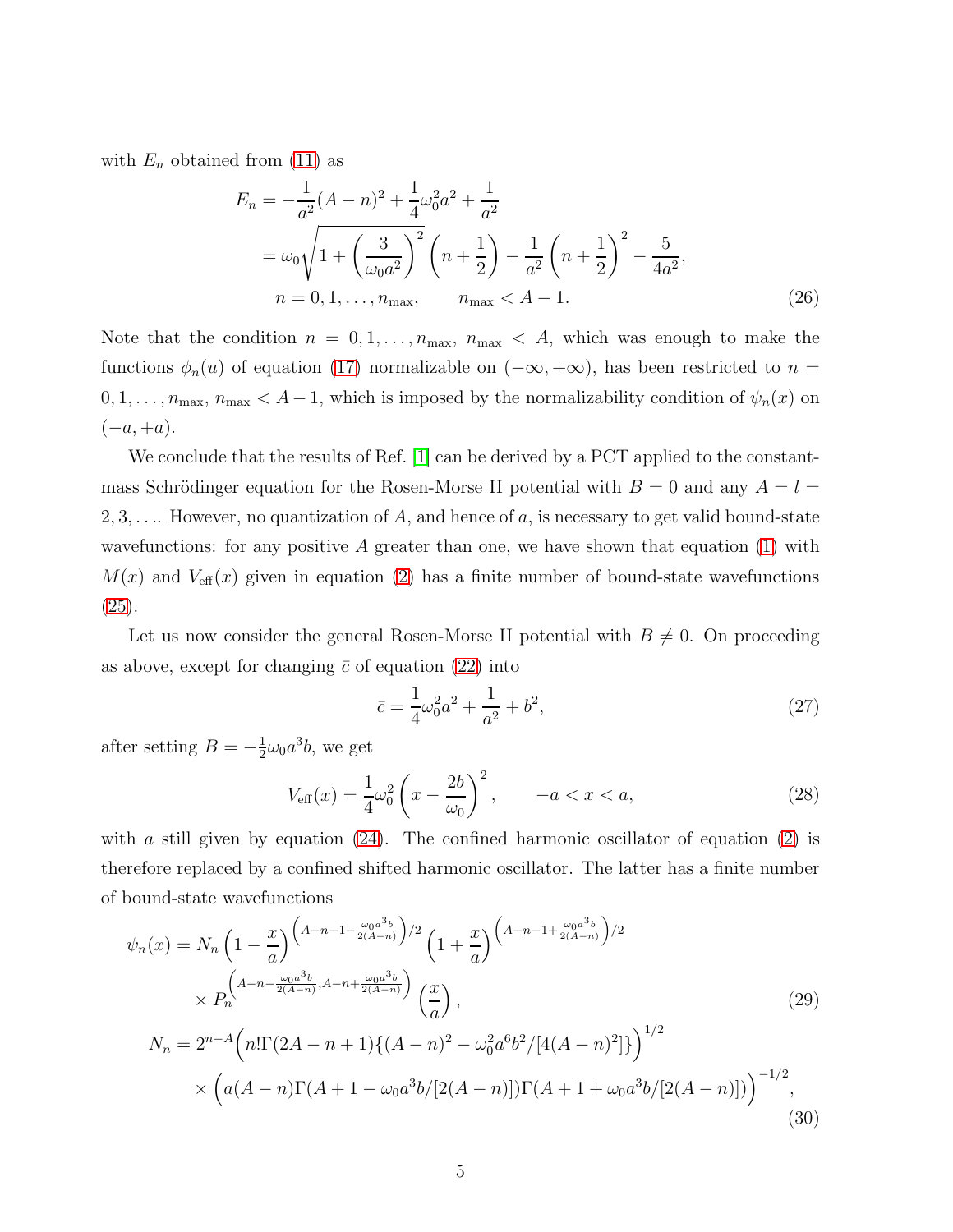with  $n = 0, 1, ..., n_{\text{max}}, n_{\text{max}} < A - \frac{1}{2}$  $\frac{1}{2}\left(1+\sqrt{1+2\omega_0a^3|b|}\right)$ , provided b satisfies the condition  $\sqrt{1 + 2\omega_0 a^3 |b|} < 2A - 1$ , which on taking [\(24\)](#page-3-3) into account, amounts to

$$
|b| < \sqrt{\frac{\omega_0}{2}} \frac{A(A-1)}{[A(A+1) - 2]^{3/4}}.\tag{31}
$$

The corresponding bound-state energies, as obtained from equation [\(11\)](#page-2-5), are given by

$$
E_n = \omega_0 \sqrt{1 + \left(\frac{3}{\omega_0 a^2}\right)^2} \left(n + \frac{1}{2}\right) - \frac{1}{a^2} \left(n + \frac{1}{2}\right)^2 - \frac{5}{4a^2} + b^2 \frac{g(n)}{f(n)},\tag{32}
$$

where

$$
f(n) = \left(n + \frac{1}{2}\right)^2 - \omega_0 a^2 \sqrt{1 + \left(\frac{3}{\omega_0 a^2}\right)^2} \left(n + \frac{1}{2}\right) + \frac{1}{4} \omega_0^2 a^4 + \frac{9}{4},\tag{33}
$$

$$
g(n) = f(n) - \frac{1}{4}\omega_0^2 a^4.
$$
\n(34)

In conclusion, we have shown that the confined harmonic oscillator with positiondependent mass and angular frequency of Ref. [\[1\]](#page-6-0) can be extended to the case where the confinement parameter is not quantized, its spectrum remaining finite, non-equidistant, and dependent on the confinement parameter. A further extension to a confined shifted harmonic oscillator with similar characteristics has also been constructed.

This work was supported by the Fonds de la Recherche Scientifique - FNRS under Grant Number 4.45.10.08.